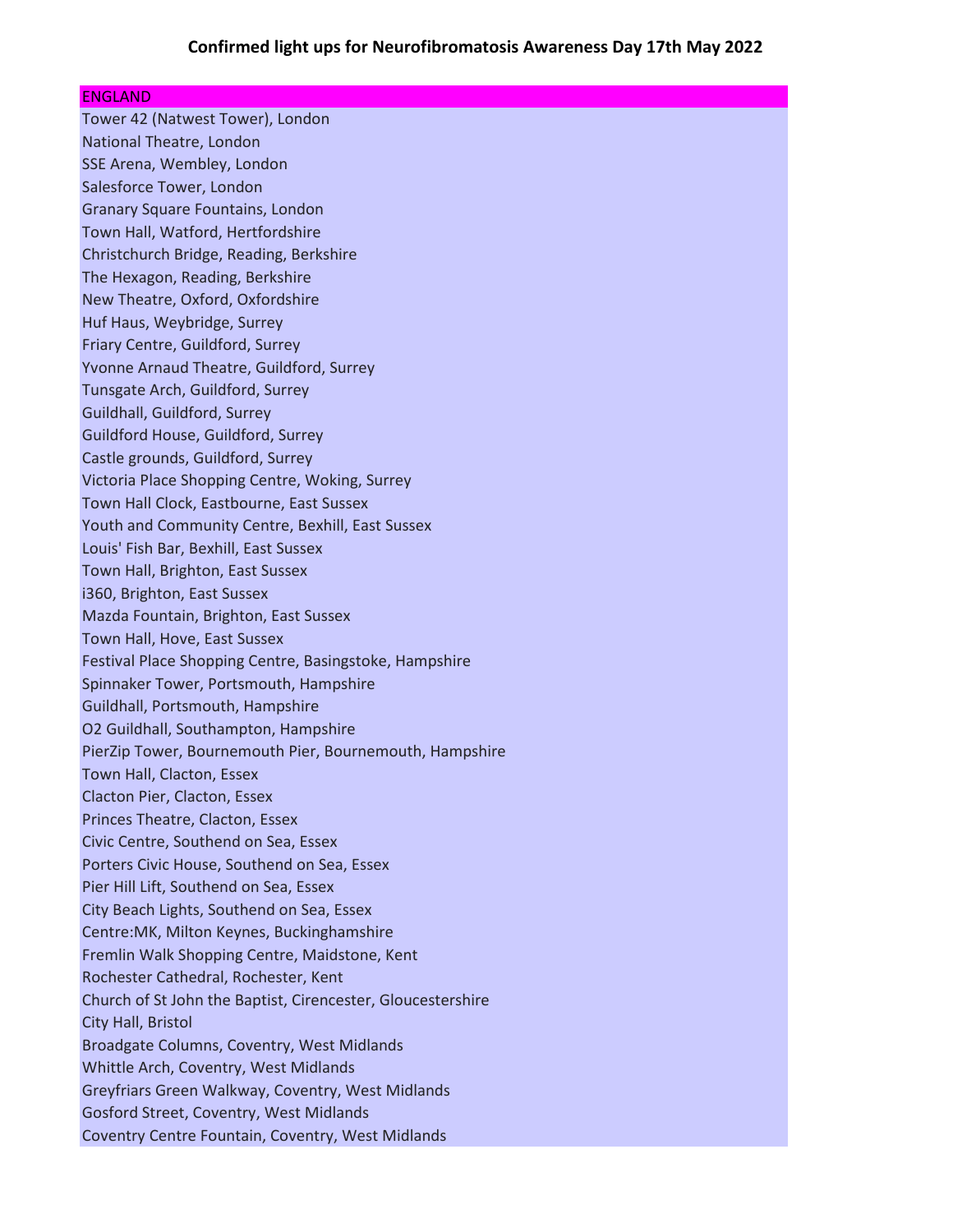Christchurch Spire, Coventry, West Midlands The Yard, Coventry, West Midlands Regent Theatre, Stoke on Trent, Staffordshire Worcester University Arena, Worcestershire Pershore Abbey, Worcestershire Council House, Nottingham, Nottinghamshire Corn Exchange, Norfolk Town Hall, Ipswich, Suffolk Town Hall Clock, Sheffield, South Yorkshire The Crucible Theatre, Sheffield, South Yorkshire Town Hall, Barnsley, South Yorkshire City Hall Clock Tower, Bradford, West Yorkshire Mirror Pool, Bradford, West Yorkshire Margaret McMillan Tower, Bradford, West Yorkshire Forster Square Arches, Bradford, West Yorkshire Queens Hotel, Leeds, West Yorkshire One City Square, Leeds, West Yorkshire O2 Academy, Leeds, West Yorkshire Civic Hall, Leeds, West Yorkshire (31st) City Museum, Leeds, West Yorkshire (31st) Town Hall, Leeds, West Yorkshire (31st) Citipark, Merrion Centre, Leeds, West Yorkshire Arnold's Restaurant, Leeds, West Yorkshire Bridge Street Tunnel, Leeds, West Yorkshire Leeds Bridge, Leeds, West Yorkshire Inner Ring Road Tunnels, Leeds, West Yorkshire Wharf Approach Bridge, Leeds, West Yorkshire Victoria Bridge, Leeds, West Yorkshire Beckett University, Leeds, West Yorkshire The Playhouse, Leeds, West Yorkshire Leeds General Infirmary, Leeds, West Yorkshire All Saints Parish Church, Otley, West Yorkshire Otley Parish Church, Otley, West Yorkshire XSCAPE, Castleford, West Yorkshire Town Hall Clock, Wakefield, West Yorkshire Bonus Arena Plaza, Hull, East Yorkshire Guildhall, Hull, East Yorkshire Andrew Marvell Statue, Hull, East Yorkshire Hull Minster, East Yorkshire Hull City Hall, Hull, East Yorkshire Maritime Museum, Hull, East Yorkshire Queen Victoria Statue, Queen Victoria Square, Hull, East Yorkshire Trinity Square, Hull, East Yorkshire William Wilberforce Monument, Hull, East Yorkshire Princes Quay Shopping Centre, Hull, East Yorkshire Blackpool Tower, Blackpool, Lancashire Lytham Windmill, Lancashire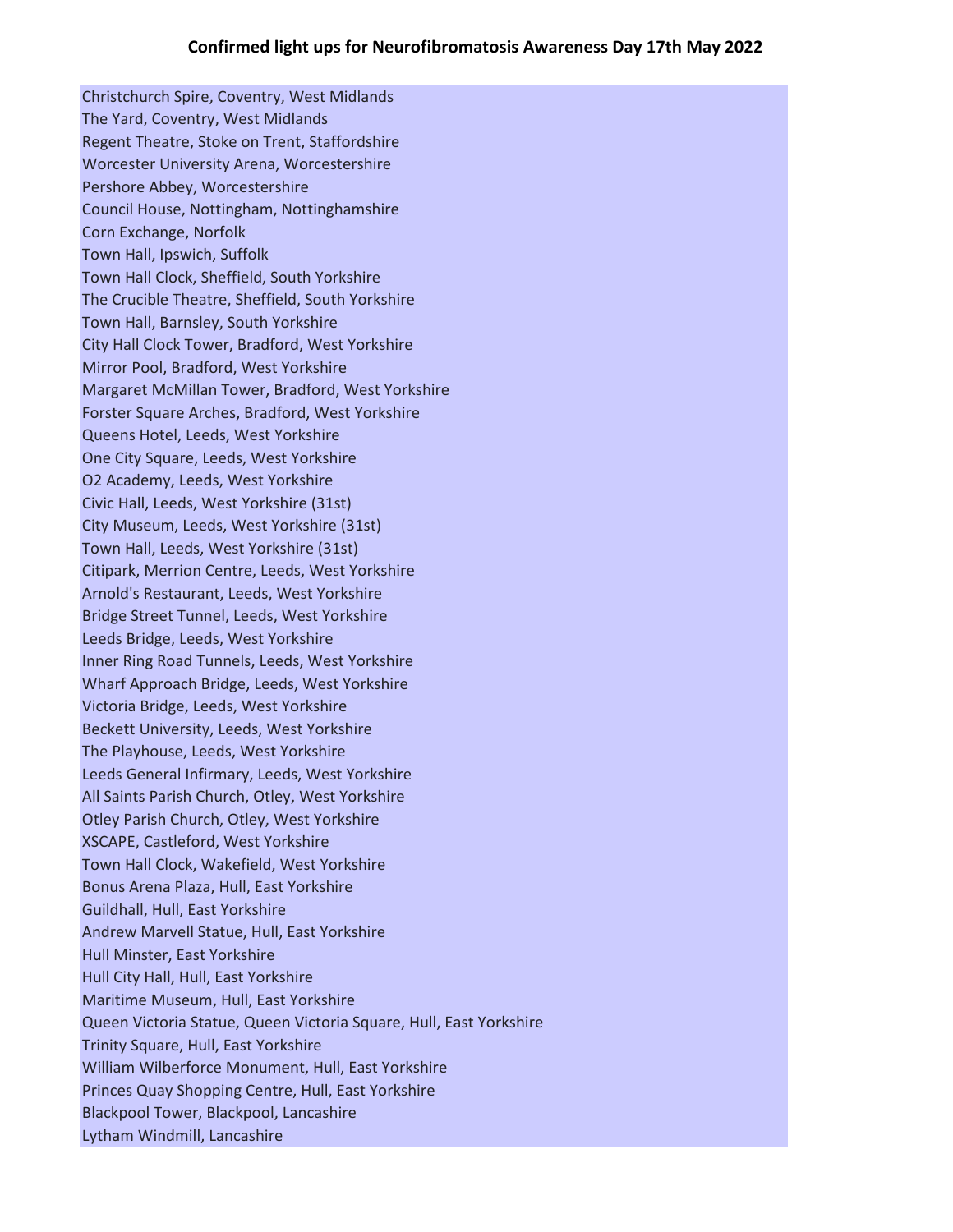Preston North End Football Stadium and Splash Sculpture, Lancashire Bury Art Museum, Bury, Greater Manchester The Royal Liver Building, Liverpool, Merseyside World Museum, Liverpool, Merseyside University of Liverpool School of Engineering, Liverpool, Merseyside Liverpool Convention Centre, Liverpool, Merseyside Steve Prescott Bridge, St Helens, Merseyside The Mansion at Tatton Park, Cheshire Chester Town Hall, Cheshire Newgate Bridge, Chester, Cheshire Chester Eastgate Clock, Chester, Cheshire Barrow Town Hall, Barrow in Furness, Cumbria The Globe, Stockton, County Durham Northern Spire Bridge, Sunderland, Tyne and Wear Keel Square, Sunderland, Tyne and Wear High Street West, Sunderland, Tyne and Wear Fulwell Mill, Sunderland, Tyne and Wear Sunderland Empire, Sunderland, Tyne and Wear Penshaw Monument, Sunderland, Tyne and Wear Seaburn Lighthouse, Cliffe Park, Sunderland, Tyne and Wear Beacon of Light, Sunderland, Tyne and Wear Tyne Bridge, Newcastle, Tyne and Wear Gateshead Millennium Bridge, Newcastle, Tyne and Wear Town Hall, South Shields, Tyne and Wear St Mary's Lighthouse, Whitley Bay, Tyne and Wear

# **SCOTLAND**

Edinburgh Castle, Edinburgh St Andrews House, Edinburgh Emirates Arena, Glasgow SSE Hydro, Glasgow SEC Armadillo, Glasgow Glasgow College Riverside Campus, Glasgow Glasgow College City Campus, Glasgow St Enoch Centre, Glasgow Maryhill Burgh Halls, Glasgow Allan Church, Bannockburn, Stirling Mackays Hotel, Caithness The Kelpies, Falkirk Falkirk Wheel, Falkirk The Bowline, Bowling Harbour His Majesty's Theatre, Aberdeen Marischal College, Aberdeen Ness Bridge, Inverness Lerwick Town Hall, Shetland Islands (31st) Mareel Cinema & Music Venue, Shetland Islands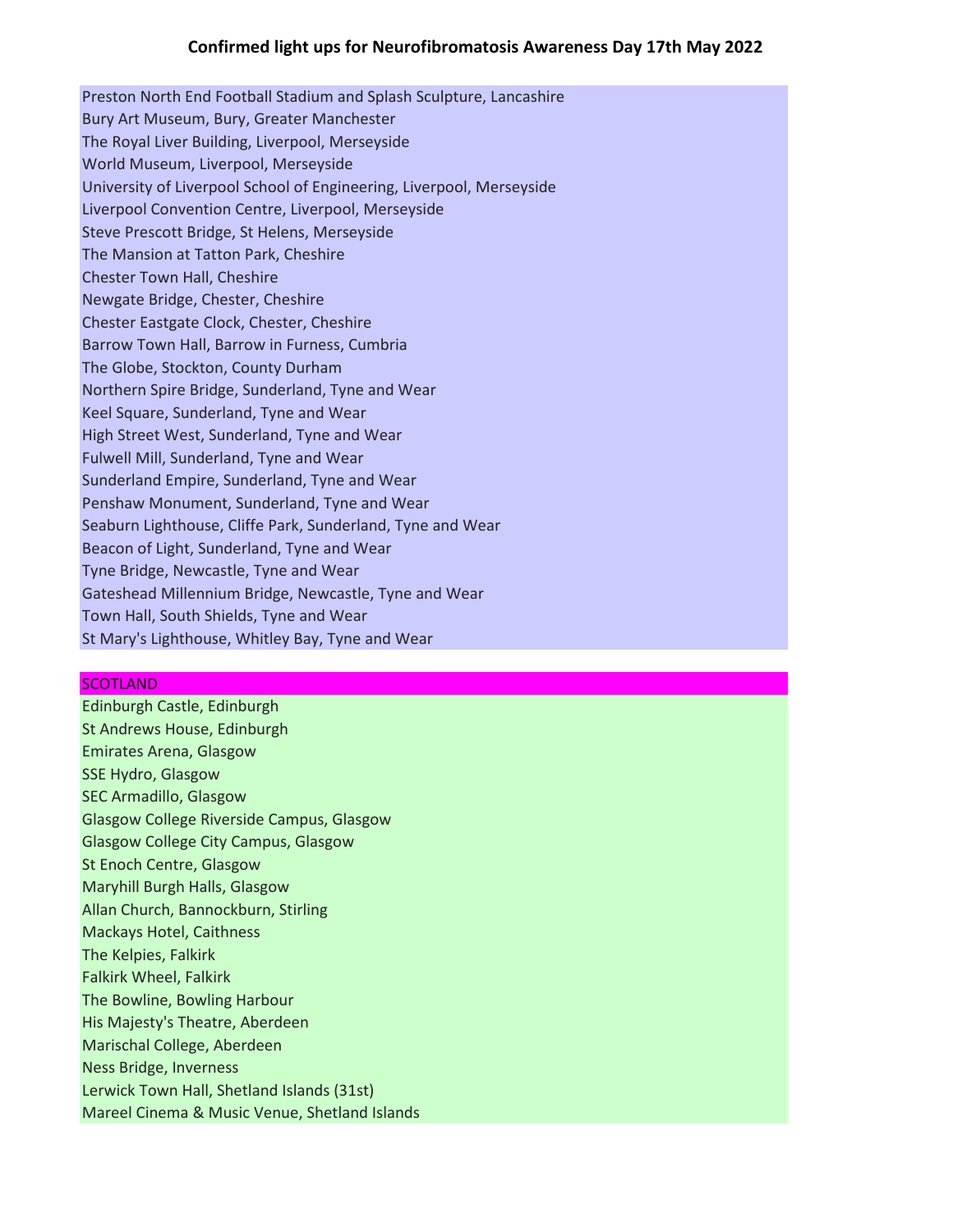### **WALES**

Castle Coch, Cardiff University Hospital of Wales, Cardiff St David's Hotel and Spa, Cardiff Guildhall, Swansea Grand Theatre, Swansea Civic Centre, Torfaen Guildhall, Wrexham Harlech Castle Footbridge, Gwynedd Redhouse Cymru, Merthyr Tydfil Civic Centre Clock Tower, Newport Carmarthen County Hall, Carmarthenshire Barry Hospital, Glamorgan University Hospital Llandough, Penarth

#### ISLE OF MAN

The Swing Bridge, Isle of Man Tower of Refuge, Isle of Man Pulrose Power Station, Isle of Man

#### NORTHERN IRELAND

Dromore Viaduct, Armagh Craigavon Civic Centre, Armagh Armagh Palace, Armagh The Gaol, Armagh Banbridge Old Town Hall, Armagh Civic Headquarters, Lisburn, County Antrim Lagan Valley Island, Lisburn, County Antrim Civic Centre, County Antrim Mossley Mill, Newtownabbey, County Antrim Town Hall, Ballyclare, County Antrim The Tullyglass House Hotel, Ballymena, Mid and East Antrim Titanic, Belfast Belfast City Hall, Belfast Alley Theatre, Derry Council Offices, Derry The Tinnies' Let the Dance Begin Sculpture, Derry City of Derry Airport, Derry McKee Clock, Bangor, County Down Town Hall, Newry, County Down Down Leisure Centre, Downpatrick, County Down Ards Centre, County Down Town Hall, Warrenpoint, County Down Monaghan County Council HQ, County Monaghan Monaghan Motor Tax, County Monaghan Monaghan Market House, County Monaghan Strule Arts Centre, Omagh, County Tyrone